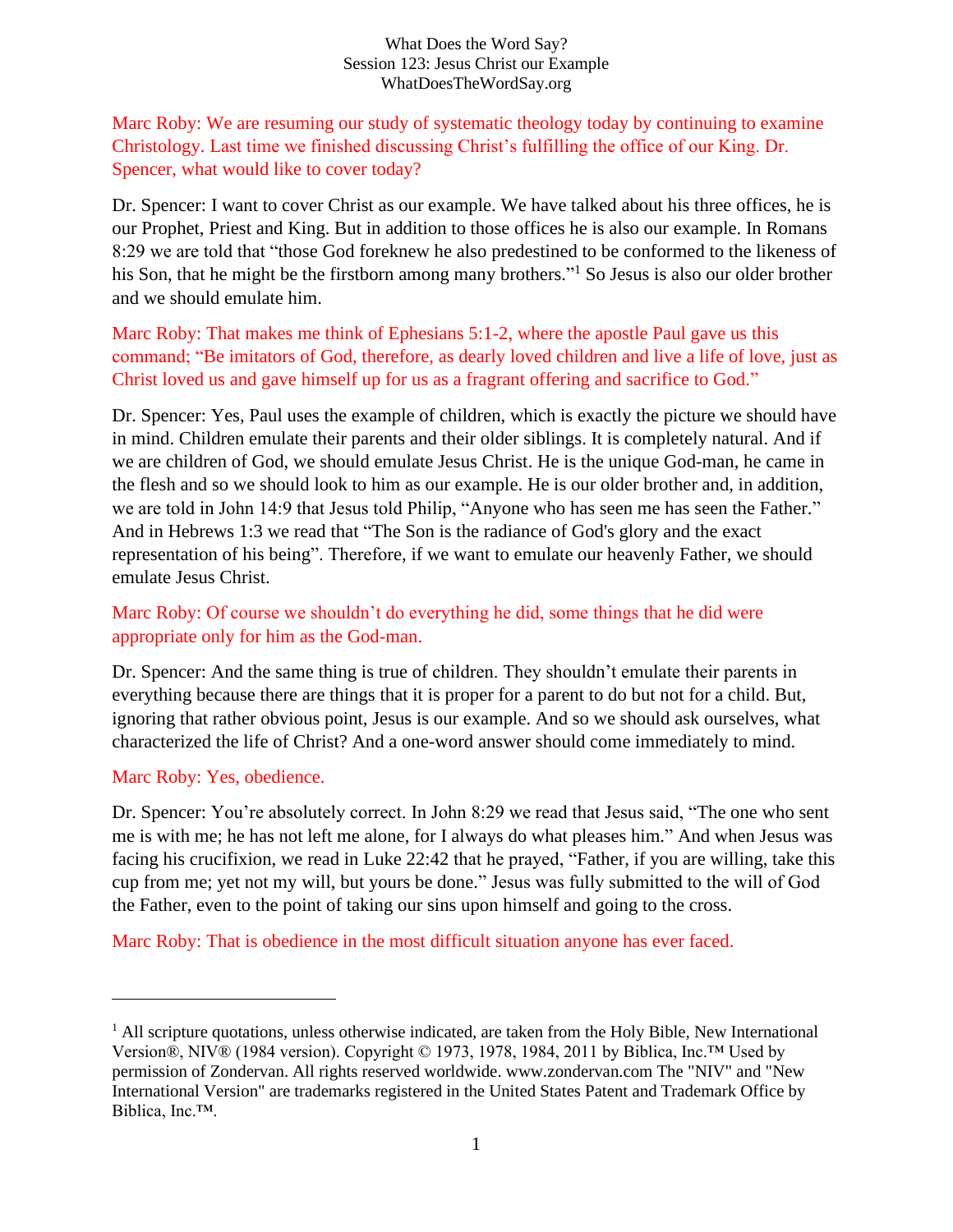Dr. Spencer: In his marvelous book called *Redemption Accomplished and Applied*, John Murray wrote the following with regard to Christ's work of redemption: "The Scripture regards the work of Christ as one of obedience and uses this term, or the concept that it designates, with sufficient frequency to warrant the conclusion that obedience is generic and therefore embracive enough to be viewed as the unifying or integrating principle."<sup>2</sup> In other words, obedience is the rubric under which we can place all of Christ's work. And it then follows, since we are to be conformed to his image, that obedience should also characterize our lives.

Marc Roby: We have certainly looked at quite a number of Scriptures in the past few sessions that speak about the necessity of obedience for God's people.

Dr. Spencer: And we could have looked at many more. If you read the New Testament with obedience in mind, you will see that it jumps out at you from almost every page in one way or another. In Titus 2:11-12 Paul wrote, "For the grace of God that brings salvation has appeared to all men. It teaches us to say 'No' to ungodliness and worldly passions, and to live self-controlled, upright and godly lives in this present age".

## Marc Roby: That's an important point. We are to live godly lives *in this present age*. And we do that by walking in obedience.

Dr. Spencer: And we must point out the obvious, it is God to whom we owe absolute, unquestioning obedience.

Marc Roby: That certainly should be obvious.

Dr. Spencer: But it then leads to a very important question.

#### Marc Roby: Which is?

Dr. Spencer: How do I know what God wants me to do?

Marc Roby: That is a very good question. But I think the answer is obvious, I should look in his Word and listen to his delegated authorities. But the Word is primary – even properly delegated authorities are not to be obeyed if they tell me to sin.

Dr. Spencer: I agree that that should be obvious. The Word of God is our only infallible rule for faith and conduct. But regrettably, the modern church world has turned away from that obvious truth in a number of different ways. Many professing Christians do not believe that the Bible even *is* the inspired word of God. They think it is just fallible human testimony about things God has done. It may contain the Word of God at some points, but it is up to us to somehow ferret out what that word is.

Marc Roby: That would be a rather hopeless situation. It necessarily implies that something else becomes the ultimate standard by which we judge truth.

<sup>2</sup> John Murray, *Redemption Accomplished and Applied*, Wm. B. Eerdmans Publishing Co., 1955, pg. 19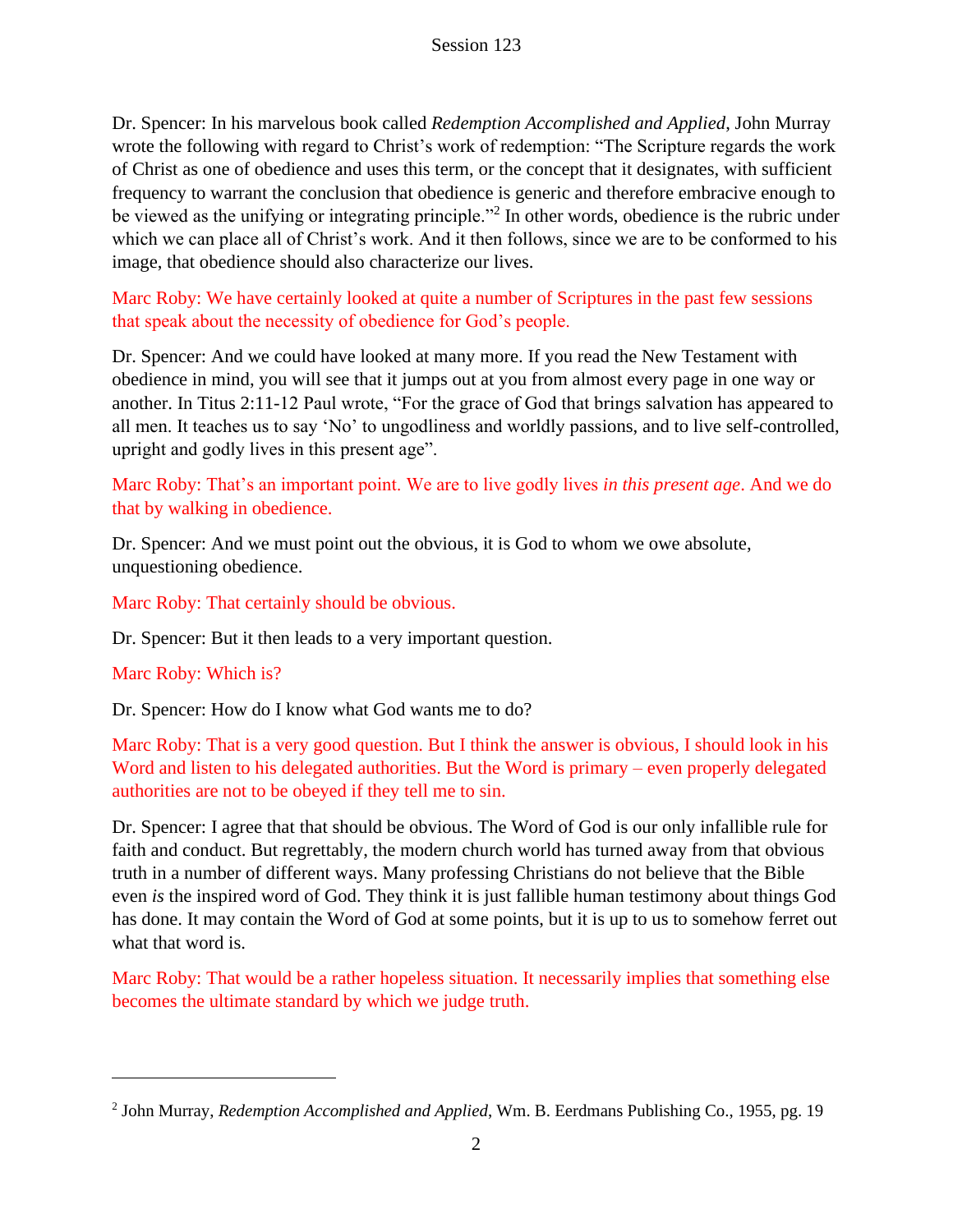Dr. Spencer: Yes, that is exactly the problem with any view that lowers the Bible to anything less than God's infallible Word. It immediately means that we have some other ultimate standard by which we judge the Bible. We spent a fair amount of time early on in these podcasts discussing the Word of God. I encourage any new listeners who are interested to go to our archive at whatdoesthewordsay.org and look at Sessions 22-25, which discuss the doctrine of the Word of God; namely, that it is sufficient, necessary, authoritative and clear for salvation. And then also look at Sessions 34-38, which present the case that the Bible is the infallible Word of God.

Marc Roby: That material does form a foundation for everything we are doing. Why else would be so interested to know what the Word says?

Dr. Spencer: Exactly. And it is also important that we know how to properly interpret the Word, which was the topic of Sessions 39-48 covering the science of hermeneutics.

But getting back to emulating God. If we use anything other than God's Word as our guide, we are getting into subjectivism and are in very dangerous territory.

Marc Roby: There is an important biblical example of God's people doing something that was in itself good, but which resulted in judgment because they weren't following God's prescribed method. I'm thinking about the case of Uzzah.

Dr. Spencer: Yes, that is a great example. King David wanted to move the arc of the covenant to Jerusalem, which he had properly established as the center of worship now that he was in charge of the united kingdom. The arc had been kept in Kiriath Jearim and we read about David's first attempt to move it to Jerusalem in 1 Chronicles 13. And the important point is that he did not inquire of God by praying and looking in the Word of God to see how to do it. They followed their own ideas and moved it by placing in on a cart pulled by oxen.

Marc Roby: And they thought they were being very careful and reverent. We are even told that they used a new cart. But when the oxen stumbled and Uzzah reached out his hand to steady the ark, we read in 1 Chronicles 13:10 that "The LORD's anger burned against Uzzah, and he struck him down because he had put his hand on the ark. So he died there before God."

Dr. Spencer: God's response often strikes people as being way too harsh. After all, Uzzah was just trying to prevent the ark from sliding off of the cart. But we are not allowed to worship God and do his work in any way that we please. We read in 1 Chronicles 15:13 that David later said to the heads of the priestly families, "It was because you, the Levites, did not bring it up the first time that the LORD our God broke out in anger against us. We did not inquire of him about how to do it in the prescribed way."

David had the Word of God and should have consulted it and prayed the first time. If he had, Uzzah would not have died.

#### Marc Roby: Sin has serious consequences.

Dr. Spencer: Sin is the cause of all human troubles and it is the reason people go to hell. So, yes, it is very serious. And God is very serious about our need to worship him correctly. The prophet Amos prophesied around the middle of the  $8<sup>th</sup>$  century before Christ, when the Jewish people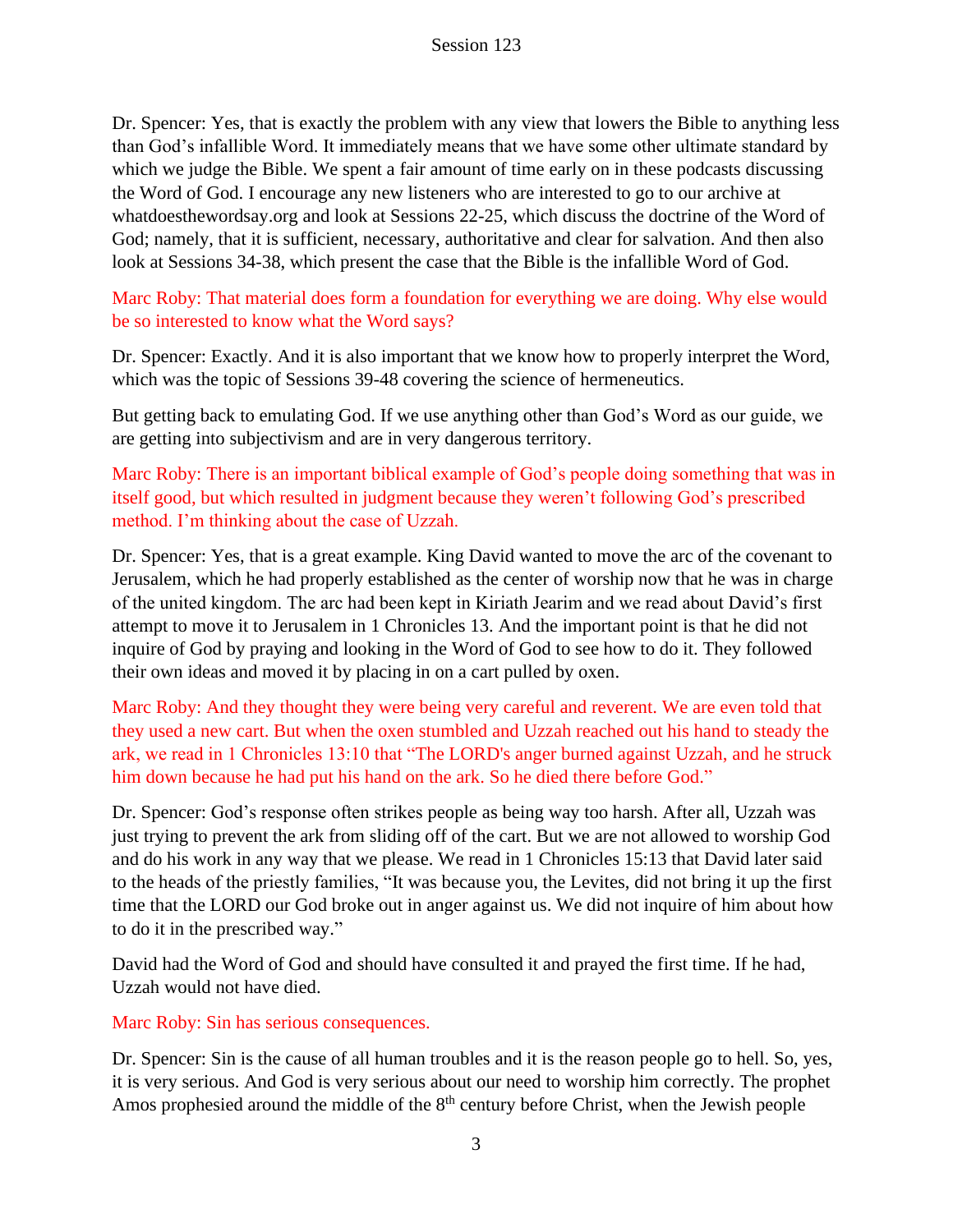were divided into a northern and a southern kingdom. This was a time of great prosperity for the Jewish people, so you would have thought that they were enjoying the blessings of God because he was pleased with them. But that is not the case.

Marc Roby: It was a time that had a lot in common with our day. Prosperity caused the people to turn away from the true and living God in all kinds of ways.

Dr. Spencer: That's right. And we read in Amos 5:21-23 that God said, "I hate, I despise your religious feasts; I cannot stand your assemblies. Even though you bring me burnt offerings and grain offerings, I will not accept them. Though you bring choice fellowship offerings, I will have no regard for them. Away with the noise of your songs! I will not listen to the music of your harps."

Marc Roby: That again sounds harsh. The people were having religious feasts and assemblies and were bringing the burnt offerings required by the law, but God would not accept them.

Dr. Spencer: It does sound harsh to modern ears, but God is the Creator and we are only creatures. We must worship him in a way that is acceptable to him, not in a way that we choose. And he isn't just interested in the outward form of our religion, he is interested in the heart attitude and the lives we live. We can't worship God and our idols at the same time. He demands exclusive, obedient worship.

Marc Roby: But many modern professing Christians would object to the examples of Uzzah and Amos because they are in the Old Testament. How would you respond to them?

Dr. Spencer: I would remind them that God cannot change. The God of the Old Testament is the same as the God of the New Testament. And we can look at two New Testament examples to show that God doesn't change. First, let's consider Ananias and Saphira. We read about them in Acts Chapter 5.

Marc Roby: We should probably set the context first. Ananias and Saphira were part of the early church in Jerusalem and we are told in Acts 4:32, 34-35 that "All the believers were one in heart and mind. No one claimed that any of his possessions was his own, but they shared everything they had. … There were no needy persons among them. For from time to time those who owned lands or houses sold them, brought the money from the sales and put it at the apostles' feet, and it was distributed to anyone as he had need."

Dr. Spencer: This situation is sometime erroneously used to say that Christianity supports the idea of socialism, but nothing could be further from the truth. These people were voluntarily sharing their possessions in a very unusual set of circumstances. But, let's get back to Ananias and Saphira.

Marc Roby: Alright. In Acts 5:1-5 we read, "Now a man named Ananias, together with his wife Sapphira, also sold a piece of property. With his wife's full knowledge he kept back part of the money for himself, but brought the rest and put it at the apostles' feet. Then Peter said, 'Ananias, how is it that Satan has so filled your heart that you have lied to the Holy Spirit and have kept for yourself some of the money you received for the land? Didn't it belong to you before it was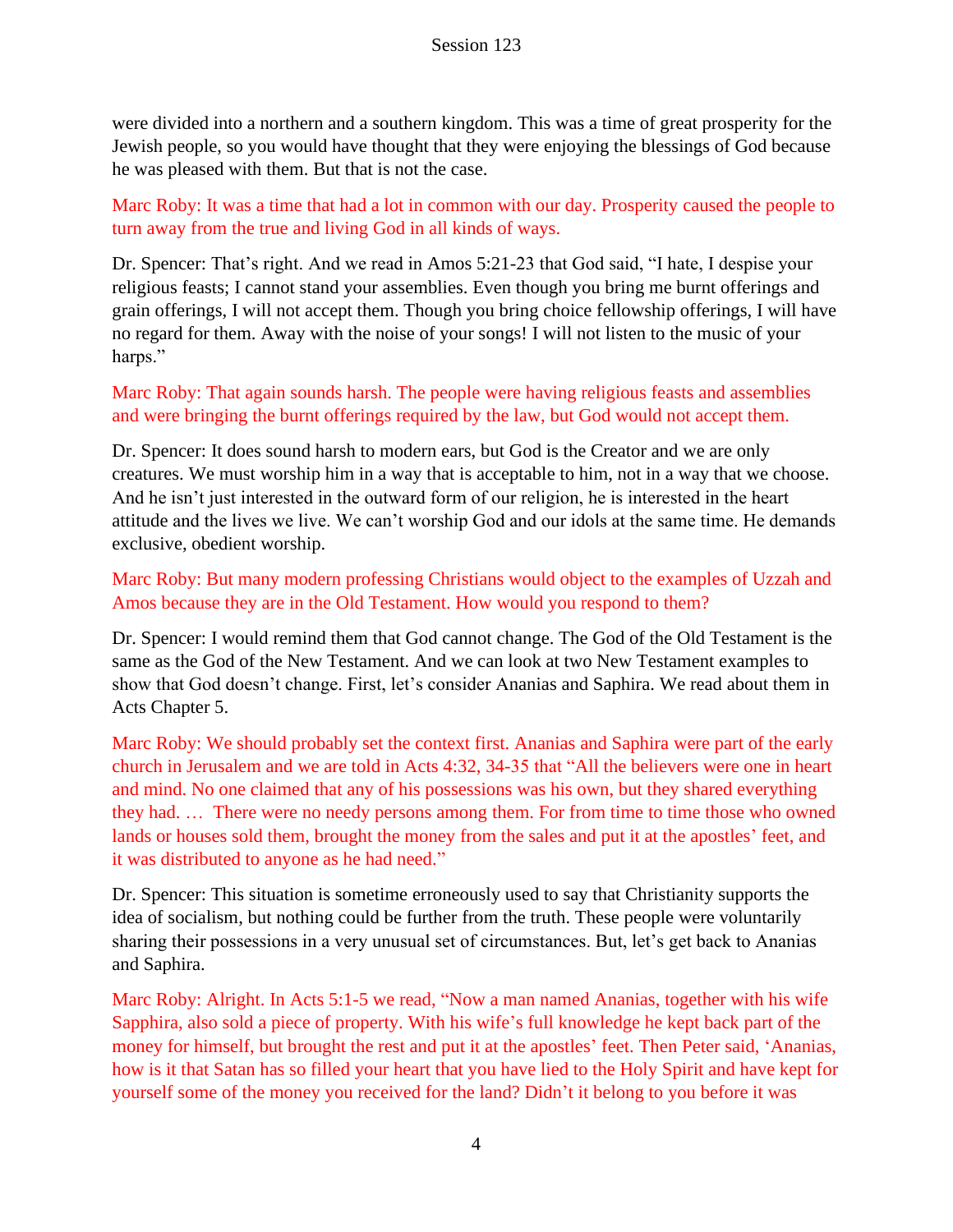sold? And after it was sold, wasn't the money at your disposal? What made you think of doing such a thing? You have not lied to men but to God.' When Ananias heard this, he fell down and died. And great fear seized all who heard what had happened."

Dr. Spencer: And we also read later that God also struck down Saphira when she came in and told the same lie. And, even though this is now the New Testament, I can almost hear some people again thinking this is too harsh. But God used this to set an example for the early church. He knows and judges the thoughts and attitudes of our hearts. Ananias and Saphira were not under any compulsion to sell their property and give the money to the apostles. As Peter pointed out, they were free to keep all or part of the money. Their sin was not giving less than all of it, their sin was lying about it to try and appear more generous and zealous than they really were. And God judged them severely. He is the same God yesterday, today and forever.

Marc Roby: And you mentioned that you wanted to examine a second New Testament example.

Dr. Spencer: Yes. The church in Corinth had some problems with unity among the believers. One manifestation was, evidently, that when they gathered together for a feast that included partaking of the Lord's supper, those who were wealthy feasted while those who were poor went hungry and were publicly humiliated for not having food. Paul dealt with this problem harshly. We read in 1 Corinthians 11:17, "In the following directives I have no praise for you, for your meetings do more harm than good." And then he goes on in Verses 20-22 to write, "When you come together, it is not the Lord's Supper you eat, for as you eat, each of you goes ahead without waiting for anybody else. One remains hungry, another gets drunk. Don't you have homes to eat and drink in? Or do you despise the church of God and humiliate those who have nothing? What shall I say to you? Shall I praise you for this? Certainly not!"

# Marc Roby: That is rather harsh by modern church standards, but it is not as harsh as God himself was with their situation.

Dr. Spencer: No, it's not. God was not pleased and the result was trouble for the Corinthian church. Paul wrote in Verses 27-30, "whoever eats the bread or drinks the cup of the Lord in an unworthy manner will be guilty of sinning against the body and blood of the Lord. A man ought to examine himself before he eats of the bread and drinks of the cup. For anyone who eats and drinks without recognizing the body of the Lord eats and drinks judgment on himself. That is why many among you are weak and sick, and a number of you have fallen asleep."

Marc Roby: And saying that some had "fallen asleep" was clearly a euphemism for dying. God had brought weakness, sickness and death to the Corinthian congregation for this extreme lack of unity and brotherly love.

Dr. Spencer: And I can again almost hear people thinking that the punishment doesn't fit the crime. But God does not change. The God of the New Testament is the same as the God of the Old Testament. He takes the unity and love between his people very seriously. As we are told in 1 John 3:10, "This is how we know who the children of God are and who the children of the devil are: Anyone who does not do what is right is not a child of God; nor is anyone who does not love his brother."